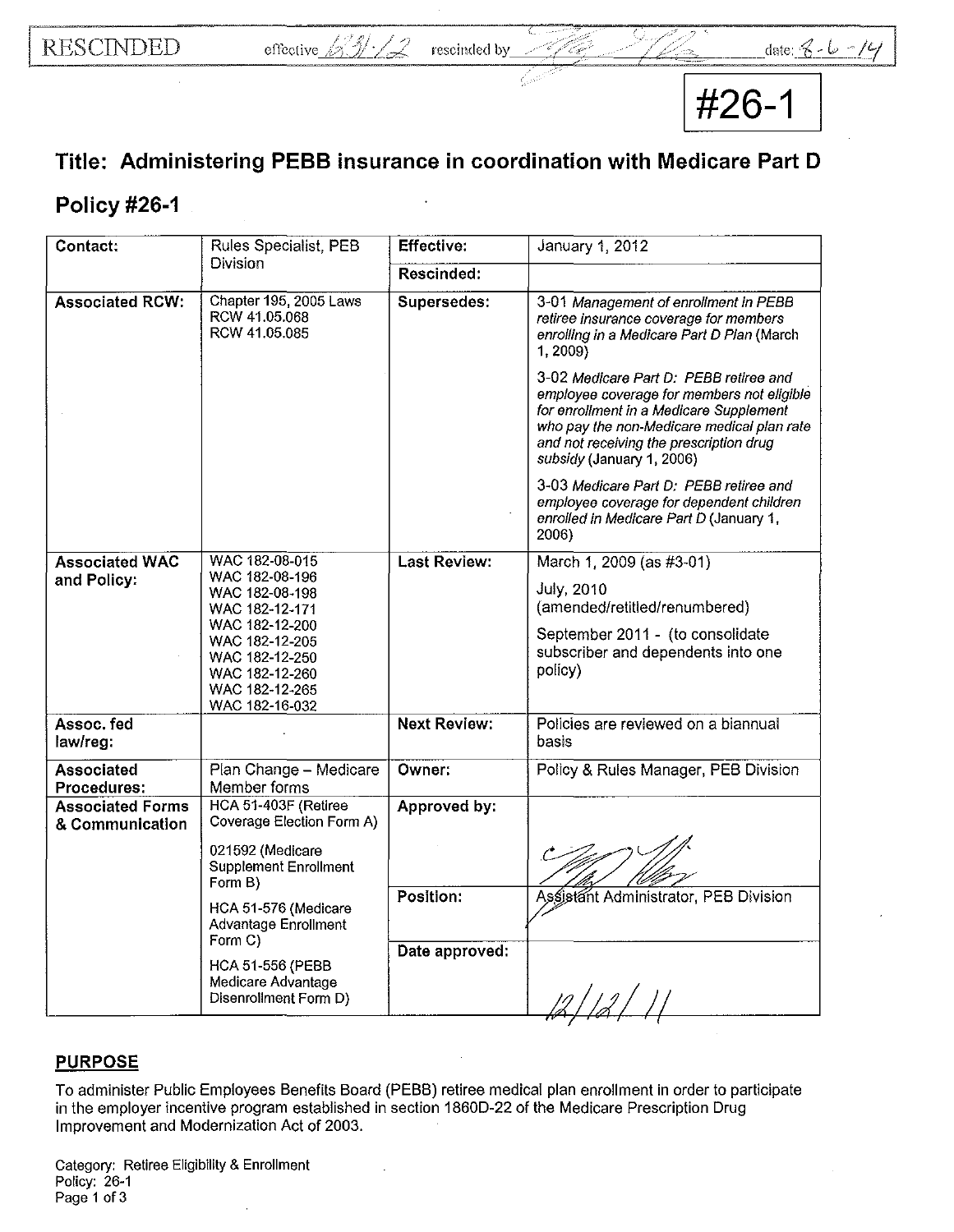## **POLICY**

- 1. The PEBB Program manages member enrollment in PEBB retiree medical insurance based on the member's Medicare Part D enrollment.
	- a. The PEBB Program gathers Medicare Subsidy eligibility information from the Retiree Drug Subsidy Program.
	- b. The PEBB Program informs the member of his or her option(s) in writing so he or she can make an educated decision.
	- c. The PEBB Program determines a member's option(s) based on his or her specific circumstance as outlined in the table below.

| <b>Circumstance</b> |                                                                                                                                                  |                                                                                                                                                                                                                                                                               | Coordination of enrollment in PEBB retiree medical insurance                                                                                                                                                                                                                                                                                                                                                                                                                                                                                                                           |  |  |  |
|---------------------|--------------------------------------------------------------------------------------------------------------------------------------------------|-------------------------------------------------------------------------------------------------------------------------------------------------------------------------------------------------------------------------------------------------------------------------------|----------------------------------------------------------------------------------------------------------------------------------------------------------------------------------------------------------------------------------------------------------------------------------------------------------------------------------------------------------------------------------------------------------------------------------------------------------------------------------------------------------------------------------------------------------------------------------------|--|--|--|
| А.                  | Subscriber, subscriber's<br>spouse or qualified / WA<br><b>State-registered domestic</b><br>partner is enrolled in Medicare<br>Part A and Part B | Subscriber, subscriber's spouse or qualified / WA State-<br>1.<br>registered domestic partner must:<br>a. Cancel enrollment in Medicare Part D in order to retain<br>enrollment in the selected PEBB medical plan.<br>i. Proof of Medicare Part D termination is<br>required. |                                                                                                                                                                                                                                                                                                                                                                                                                                                                                                                                                                                        |  |  |  |
|                     | <b>AND</b>                                                                                                                                       |                                                                                                                                                                                                                                                                               | <b>OR</b>                                                                                                                                                                                                                                                                                                                                                                                                                                                                                                                                                                              |  |  |  |
|                     | Subsequently enrolls in<br>Medicare Part D                                                                                                       |                                                                                                                                                                                                                                                                               | b. Enroll in PEBB's Medicare Supplement plan.<br>i. All Medicare enrollees who subsequently enroll<br>in Medicare Part D must change to the<br>Medicare Supplement Plan.<br>A completed Medicare Supplement Enrollment<br>Form B is required.<br>ii. Non Medicare enrollees on the account will be<br>enrolled in the Uniform Medical Plan Classic.                                                                                                                                                                                                                                    |  |  |  |
|                     |                                                                                                                                                  |                                                                                                                                                                                                                                                                               | <b>OR</b>                                                                                                                                                                                                                                                                                                                                                                                                                                                                                                                                                                              |  |  |  |
|                     |                                                                                                                                                  |                                                                                                                                                                                                                                                                               | Terminate PEBB retiree medical insurance.<br>C <sub>1</sub><br>A written request for termination is required.                                                                                                                                                                                                                                                                                                                                                                                                                                                                          |  |  |  |
|                     |                                                                                                                                                  | 2.                                                                                                                                                                                                                                                                            | Subscribers are required to respond to PEBB by the date listed<br>in PEBB's notification(s) in order to remain on PEBB retiree<br>medical insurance.<br>a. If a subscriber fails to respond regarding him or herself,<br>then PEBB will terminate coverage for the subscriber<br>and any enrolled dependents on the subscriber's<br>account.<br>b. If a subscriber fails to respond regarding his or her<br>spouse or qualified / WA State-registered domestic<br>partner, then PEBB will terminate coverage for the<br>spouse or qualified / WA State-registered domestic<br>partner. |  |  |  |
|                     | B. Subscriber is enrolled in a<br>Medicare Part D Plan and is<br>dually-eligible for full Medicare<br>and Medicaid benefits                      | $\mathbf 1$                                                                                                                                                                                                                                                                   | PEBB will defer the subscriber's PEBB retiree medical<br>insurance. All other enrolled dependents will remain enrolled on<br>PEBB retiree medical insurance as long as they meet the<br>eligibility in WAC 182-12-205(1)(c).<br>Subscribers are required to respond to PEBB by<br>а.<br>the date listed in PEBB's notification(s) in order to<br>stop the deferral and remain enrolled on PEBB<br>retiree medical insurance.                                                                                                                                                           |  |  |  |